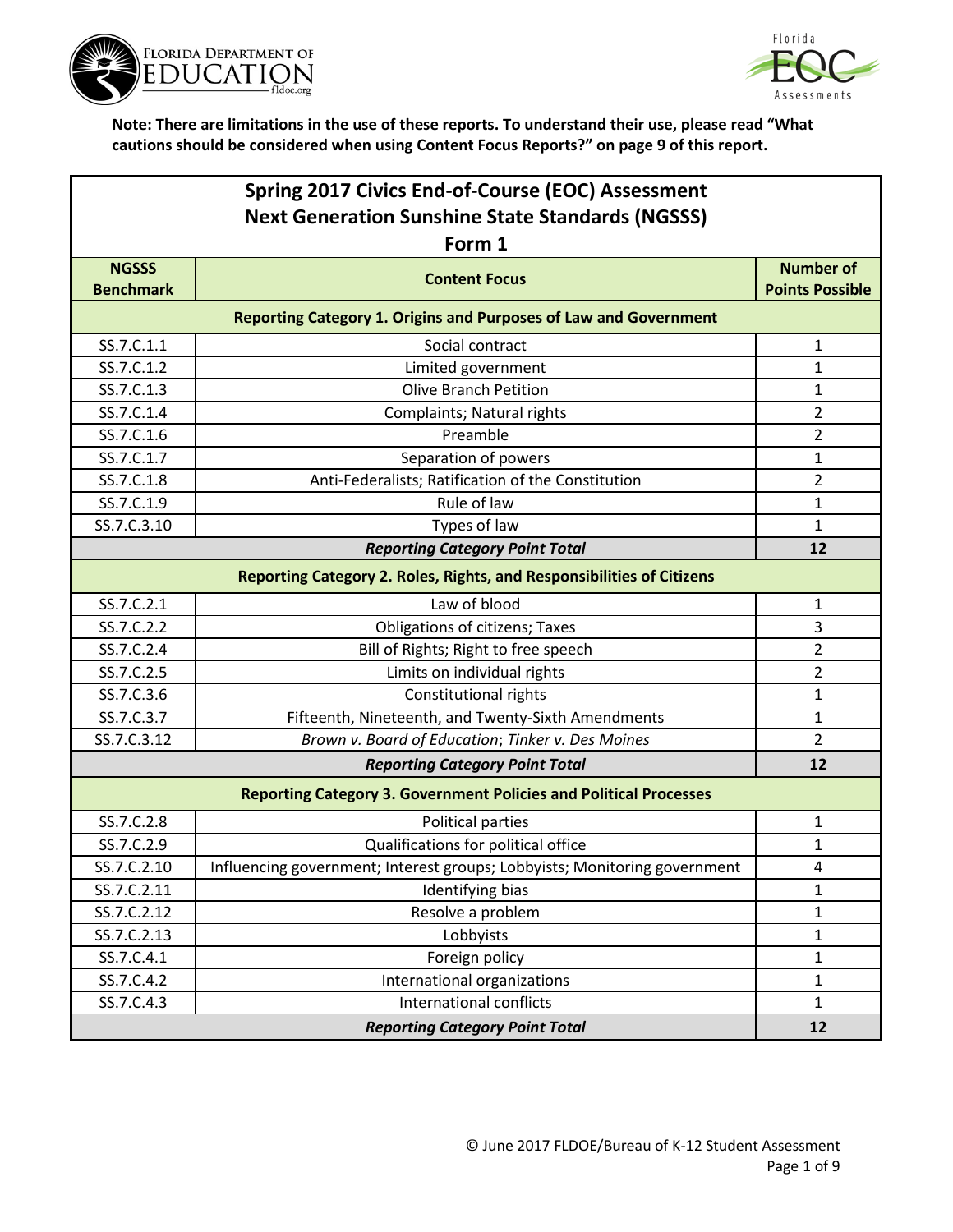



|                                       | Spring 2017 Civics End-of-Course (EOC) Assessment<br><b>Next Generation Sunshine State Standards (NGSSS)</b><br>Form 1, continued |    |
|---------------------------------------|-----------------------------------------------------------------------------------------------------------------------------------|----|
|                                       | <b>Reporting Category 4. Organization and Function of Government</b>                                                              |    |
| SS.7.C.3.1                            | Autocracy and democracy                                                                                                           |    |
| SS.7.C.3.2                            | Unitary system                                                                                                                    |    |
| SS.7.C.3.4                            | Government powers; Limited government                                                                                             | 2  |
| SS.7.C.3.5                            | Amendment process                                                                                                                 | 2  |
| SS.7.C.3.8                            | Executive and legislative branches                                                                                                |    |
| SS.7.C.3.11                           | Florida courts                                                                                                                    |    |
| SS.7.C.3.13                           | Compare constitutions; Compare preambles                                                                                          | 3  |
| SS.7.C.3.14                           | Concurrent powers                                                                                                                 | 1  |
| <b>Reporting Category Point Total</b> |                                                                                                                                   | 12 |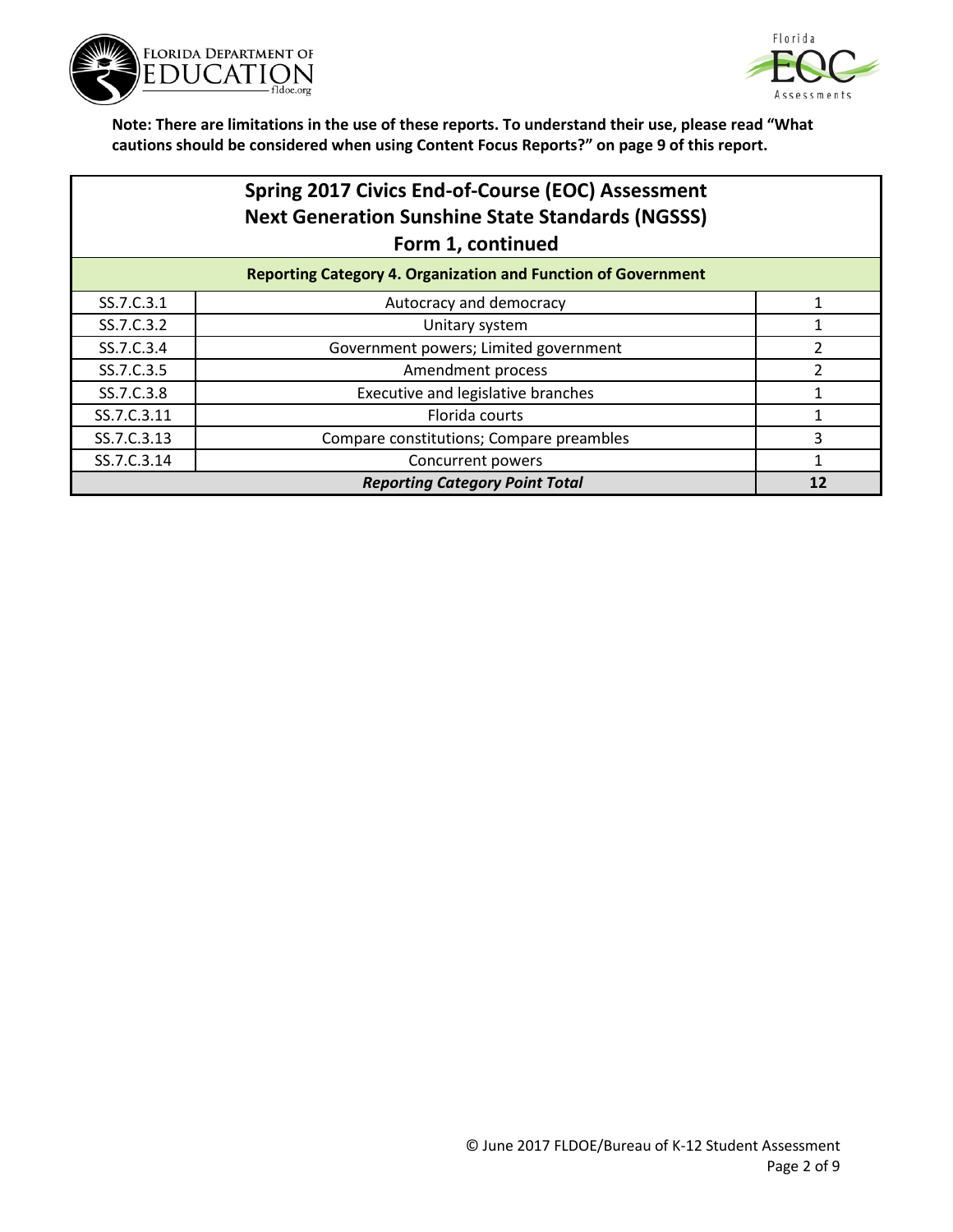



| Spring 2017 Civics End-of-Course (EOC) Assessment       |                                                                          |                                            |
|---------------------------------------------------------|--------------------------------------------------------------------------|--------------------------------------------|
| <b>Next Generation Sunshine State Standards (NGSSS)</b> |                                                                          |                                            |
|                                                         | Form 2                                                                   |                                            |
| <b>NGSSS</b><br><b>Benchmark</b>                        | <b>Content Focus</b>                                                     | <b>Number of</b><br><b>Points Possible</b> |
|                                                         | Reporting Category 1. Origins and Purposes of Law and Government         |                                            |
| SS.7.C.1.1                                              | Social contract                                                          | $\mathbf{1}$                               |
| SS.7.C.1.2                                              | "Common Sense"                                                           | 1                                          |
| SS.7.C.1.3                                              | Colonial grievances; Proclamation of 1763                                | 2                                          |
| SS.7.C.1.4                                              | Natural rights                                                           | 1                                          |
| SS.7.C.1.5                                              | Shays's Rebellion                                                        | 1                                          |
| SS.7.C.1.6                                              | Preamble                                                                 | $\overline{2}$                             |
| SS.7.C.1.7                                              | Separation of powers                                                     | $\mathbf{1}$                               |
| SS.7.C.1.8                                              | Anti-Federalists; Separation of powers                                   | $\overline{2}$                             |
| SS.7.C.1.9                                              | Rule of law                                                              | 1                                          |
|                                                         | <b>Reporting Category Point Total</b>                                    | 12                                         |
|                                                         | Reporting Category 2. Roles, Rights, and Responsibilities of Citizens    |                                            |
| SS.7.C.2.1                                              | Law of blood                                                             | $\mathbf{1}$                               |
| SS.7.C.2.2                                              | Obligations of citizens; Taxes                                           | $\overline{2}$                             |
| SS.7.C.2.4                                              | Right to free speech                                                     | 1                                          |
| SS.7.C.2.5                                              | Bill of Rights; Independent judiciary; Judicial branch                   | 3                                          |
| SS.7.C.3.6                                              | Constitutional rights                                                    | $\overline{2}$                             |
| SS.7.C.3.7                                              | Fifteenth, Nineteenth, and Twenty-Sixth Amendments                       | $\mathbf{1}$                               |
| SS.7.C.3.12                                             | Miranda v. Arizona; United States v. Nixon                               | $\overline{2}$                             |
|                                                         | <b>Reporting Category Point Total</b>                                    | 12                                         |
|                                                         | <b>Reporting Category 3. Government Policies and Political Processes</b> |                                            |
| SS.7.C.2.8                                              | Political parties                                                        | 1                                          |
| SS.7.C.2.9                                              | Qualifications for office; Qualifications for political office           | $\overline{2}$                             |
| SS.7.C.2.10                                             | Interest Groups; Monitoring government                                   | $\overline{2}$                             |
| SS.7.C.2.12                                             | Resolve a problem                                                        | 1                                          |
| SS.7.C.2.13                                             | Multiple perspectives; Public issues                                     | $\overline{2}$                             |
| SS.7.C.4.1                                              | Domestic and foreign policy; Foreign policy                              | $\overline{2}$                             |
| SS.7.C.4.2                                              | International organizations                                              | $\mathbf{1}$                               |
| SS.7.C.4.3                                              | International conflicts                                                  | $\mathbf{1}$                               |
|                                                         | <b>Reporting Category Point Total</b>                                    | 12                                         |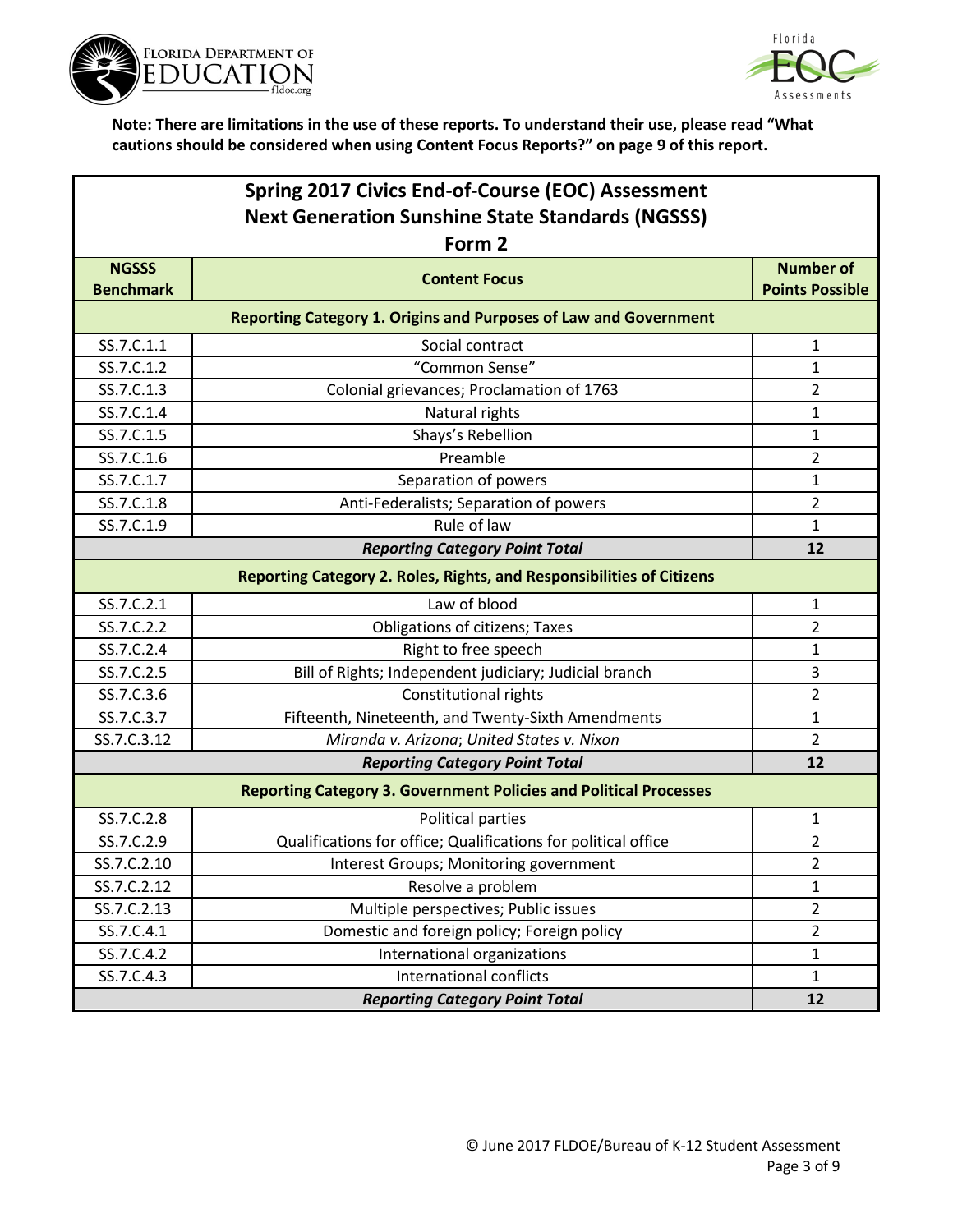



|                                       | <b>Spring 2017 Civics End-of-Course (EOC) Assessment</b><br><b>Next Generation Sunshine State Standards (NGSSS)</b><br>Form 2, continued |    |
|---------------------------------------|------------------------------------------------------------------------------------------------------------------------------------------|----|
|                                       | <b>Reporting Category 4. Organization and Function of Government</b>                                                                     |    |
| SS.7.C.3.1                            | Autocracy and democracy; Communism                                                                                                       |    |
| SS.7.C.3.3                            | <b>Functions of the Senate</b>                                                                                                           |    |
| SS.7.C.3.4                            | Division of powers; Limited government                                                                                                   | 2  |
| SS.7.C.3.5                            | Amendment process                                                                                                                        | 3  |
| SS.7.C.3.13                           | Compare constitutions; Compare preambles;                                                                                                | 3  |
|                                       | U.S. and Florida Constitutions                                                                                                           |    |
| SS.7.C.3.14                           | Government obligations                                                                                                                   | 1  |
| <b>Reporting Category Point Total</b> |                                                                                                                                          | 12 |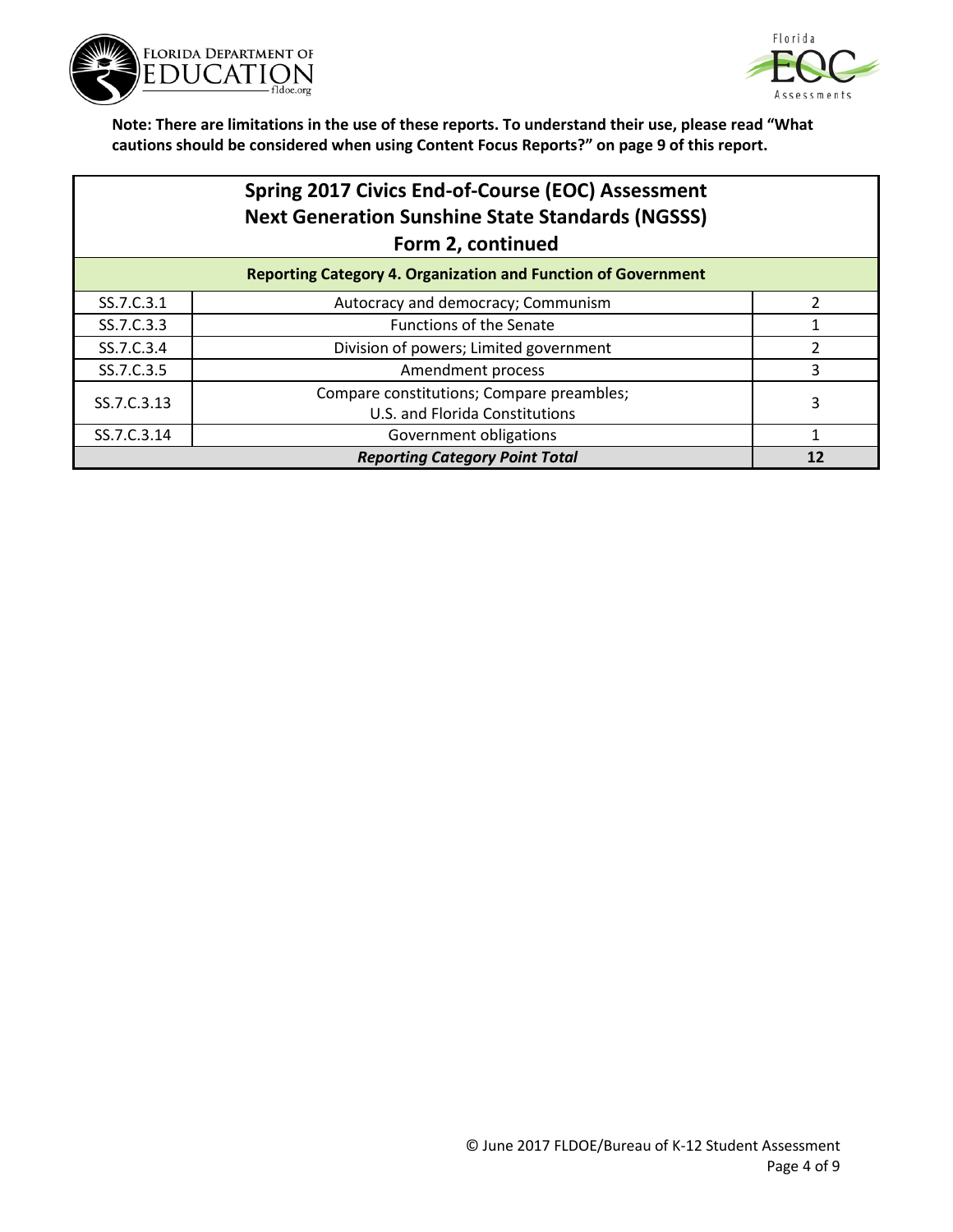



| Spring 2017 Civics End-of-Course (EOC) Assessment                            |                                                                              |                        |  |  |
|------------------------------------------------------------------------------|------------------------------------------------------------------------------|------------------------|--|--|
| <b>Next Generation Sunshine State Standards (NGSSS)</b><br>Form <sub>3</sub> |                                                                              |                        |  |  |
| <b>NGSSS</b><br><b>Benchmark</b>                                             | <b>Content Focus</b>                                                         | <b>Number of</b>       |  |  |
|                                                                              |                                                                              | <b>Points Possible</b> |  |  |
|                                                                              | <b>Reporting Category 1. Origins and Purposes of Law and Government</b>      |                        |  |  |
| SS.7.C.1.1                                                                   | Natural law; Social contract                                                 | $\overline{2}$         |  |  |
| SS.7.C.1.2                                                                   | <b>Mayflower Compact</b>                                                     | $\mathbf 1$            |  |  |
| SS.7.C.1.3                                                                   | English policies; Taxation without representation                            | $\overline{2}$         |  |  |
| SS.7.C.1.4                                                                   | Natural rights                                                               | $\mathbf 1$            |  |  |
| SS.7.C.1.5                                                                   | Shays's Rebellion                                                            | 1                      |  |  |
| SS.7.C.1.6                                                                   | Preamble                                                                     | $\overline{2}$         |  |  |
| SS.7.C.1.7                                                                   | Separation of powers                                                         | $\mathbf 1$            |  |  |
| SS.7.C.1.8                                                                   | Anti-Federalists                                                             | $\mathbf 1$            |  |  |
| SS.7.C.1.9                                                                   | Rule of law                                                                  | 1                      |  |  |
|                                                                              | <b>Reporting Category Point Total</b>                                        | 12                     |  |  |
|                                                                              | <b>Reporting Category 2. Roles, Rights, and Responsibilities of Citizens</b> |                        |  |  |
| SS.7.C.2.1                                                                   | Law of blood; Oath of allegiance                                             | $\overline{2}$         |  |  |
| SS.7.C.2.2                                                                   | Obligations of citizens; Taxes                                               | $\overline{2}$         |  |  |
| SS.7.C.2.4                                                                   | Petitioning the government; Right to free speech                             | $\overline{2}$         |  |  |
| SS.7.C.2.5                                                                   | Freedom of speech                                                            | 1                      |  |  |
| SS.7.C.3.6                                                                   | Constitutional rights; Freedom of the press                                  | $\overline{2}$         |  |  |
| SS.7.C.3.7                                                                   | Fifteenth, Nineteenth, and Twenty-Sixth Amendments;<br>Fourteenth Amendment  | 2                      |  |  |
| SS.7.C.3.12                                                                  | Plessy v. Ferguson                                                           | $\mathbf{1}$           |  |  |
|                                                                              | <b>Reporting Category Point Total</b>                                        | 12                     |  |  |
|                                                                              | <b>Reporting Category 3. Government Policies and Political Processes</b>     |                        |  |  |
| SS.7.C.2.8                                                                   | <b>Democratic Party</b>                                                      | 1                      |  |  |
| SS.7.C.2.9                                                                   | Political qualifications; Qualifications for political office                | 2                      |  |  |
| SS.7.C.2.10                                                                  | Groups influencing government; Interest groups; Monitoring government        | 3                      |  |  |
| SS.7.C.2.11                                                                  | Identifying bias                                                             | $\mathbf{1}$           |  |  |
| SS.7.C.2.12                                                                  | Resolve a problem                                                            | $\mathbf{1}$           |  |  |
| SS.7.C.2.13                                                                  | <b>Current issues</b>                                                        | $\mathbf{1}$           |  |  |
| SS.7.C.4.1                                                                   | Foreign policy                                                               | $\mathbf{1}$           |  |  |
| SS.7.C.4.2                                                                   | International organizations                                                  | $\mathbf{1}$           |  |  |
| SS.7.C.4.3                                                                   | International conflicts                                                      | $\mathbf{1}$           |  |  |
|                                                                              | <b>Reporting Category Point Total</b>                                        | 12                     |  |  |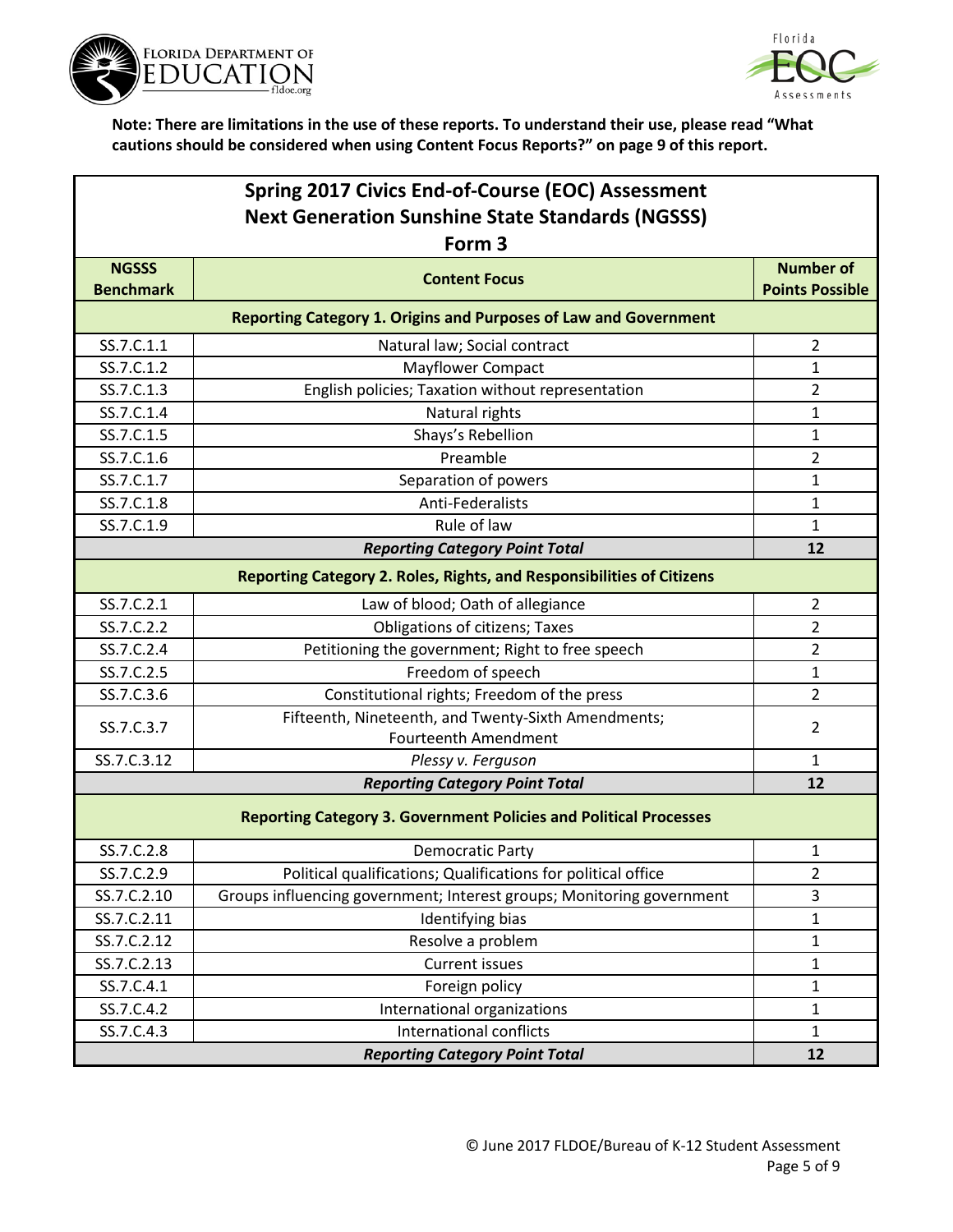



|             | Spring 2017 Civics End-of-Course (EOC) Assessment<br><b>Next Generation Sunshine State Standards (NGSSS)</b><br>Form 3, continued |    |
|-------------|-----------------------------------------------------------------------------------------------------------------------------------|----|
|             | <b>Reporting Category 4. Organization and Function of Government</b>                                                              |    |
| SS.7.C.3.1  | Autocracy and democracy; Representative democracy                                                                                 | າ  |
| SS.7.C.3.2  | Unitary system                                                                                                                    |    |
| SS.7.C.3.4  | Limited government                                                                                                                |    |
| SS.7.C.3.5  | Amendment process                                                                                                                 |    |
| SS.7.C.3.9  | Lawmaking process                                                                                                                 |    |
| SS.7.C.3.11 | Appellate courts; Appellate process                                                                                               | 2  |
| SS.7.C.3.13 | Compare constitutions; Compare preambles; Supremacy                                                                               | 3  |
|             | <b>Reporting Category Point Total</b>                                                                                             | 12 |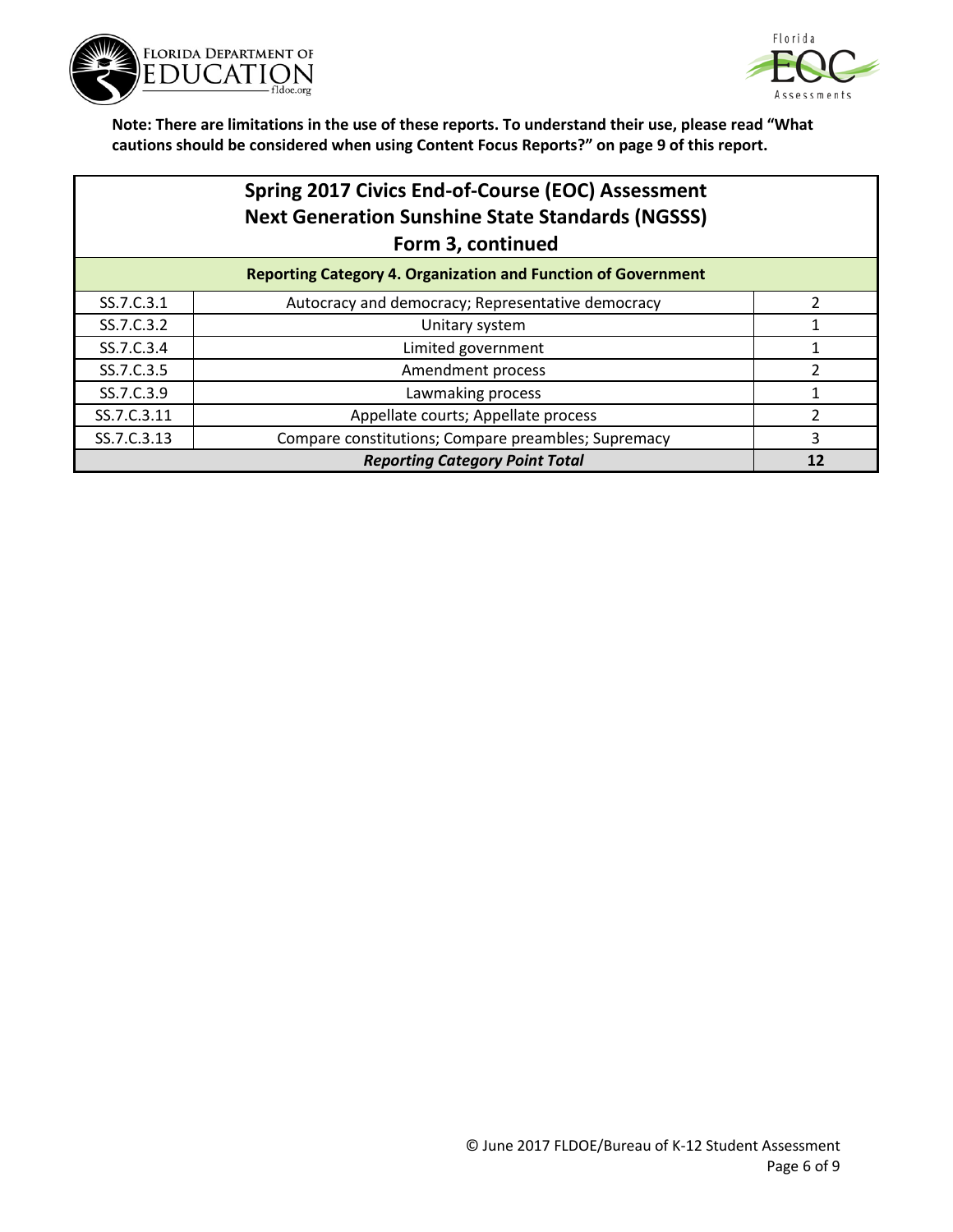



| Spring 2017 Civics End-of-Course (EOC) Assessment       |                                                                          |                        |
|---------------------------------------------------------|--------------------------------------------------------------------------|------------------------|
| <b>Next Generation Sunshine State Standards (NGSSS)</b> |                                                                          |                        |
|                                                         | Form 4                                                                   |                        |
| <b>NGSSS</b>                                            | <b>Content Focus</b>                                                     | <b>Number of</b>       |
| <b>Benchmark</b>                                        |                                                                          | <b>Points Possible</b> |
|                                                         | <b>Reporting Category 1. Origins and Purposes of Law and Government</b>  |                        |
| SS.7.C.1.1                                              | Social contract                                                          | 1                      |
| SS.7.C.1.2                                              | "Common Sense"; Magna Carta & English Bill of Rights                     | $\overline{2}$         |
| SS.7.C.1.4                                              | Natural rights                                                           | 1                      |
| SS.7.C.1.5                                              | <b>Constitutional Convention</b>                                         | 1                      |
| SS.7.C.1.6                                              | Preamble                                                                 | $\overline{2}$         |
| SS.7.C.1.7                                              | Checks and balances; Separation of powers                                | $\overline{2}$         |
| SS.7.C.1.8                                              | <b>Anti-Federalists</b>                                                  | 1                      |
| SS.7.C.1.9                                              | Rule of law                                                              | 1                      |
| SS.7.C.3.10                                             | Types of law                                                             | $\mathbf{1}$           |
|                                                         | <b>Reporting Category Point Total</b>                                    | 12                     |
|                                                         | Reporting Category 2. Roles, Rights, and Responsibilities of Citizens    |                        |
| SS.7.C.2.1                                              | Law of blood                                                             | $\mathbf{1}$           |
| SS.7.C.2.2                                              | Citizen participation; Obligations of citizens; Taxes                    | 4                      |
| SS.7.C.2.4                                              | Right of assembly; Right to free speech                                  | $\overline{2}$         |
| SS.7.C.2.5                                              | Constitutional safeguards and limitations                                | 1                      |
| SS.7.C.3.6                                              | Constitutional rights; Right of assembly                                 | 2                      |
| SS.7.C.3.7                                              | Fifteenth, Nineteenth, and Twenty-Sixth Amendments                       | 1                      |
| SS.7.C.3.12                                             | Rights of the accused                                                    | $\mathbf{1}$           |
|                                                         | <b>Reporting Category Point Total</b>                                    | 12                     |
|                                                         | <b>Reporting Category 3. Government Policies and Political Processes</b> |                        |
| SS.7.C.2.8                                              | Party platform                                                           | 1                      |
| SS.7.C.2.9                                              | Constitutional requirements; Qualifications for political office         | 2                      |
| SS.7.C.2.10                                             | Interest groups; Monitoring government                                   | $\overline{2}$         |
| SS.7.C.2.11                                             | Bias; Propaganda                                                         | $\overline{2}$         |
| SS.7.C.2.12                                             | Local government; Resolve a problem                                      | $\overline{2}$         |
| SS.7.C.2.13                                             | Multiple perspectives                                                    | $\mathbf{1}$           |
| SS.7.C.4.1                                              | Foreign policy                                                           | $\mathbf{1}$           |
| SS.7.C.4.3                                              | International conflicts                                                  | $\mathbf{1}$           |
|                                                         | <b>Reporting Category Point Total</b>                                    | 12                     |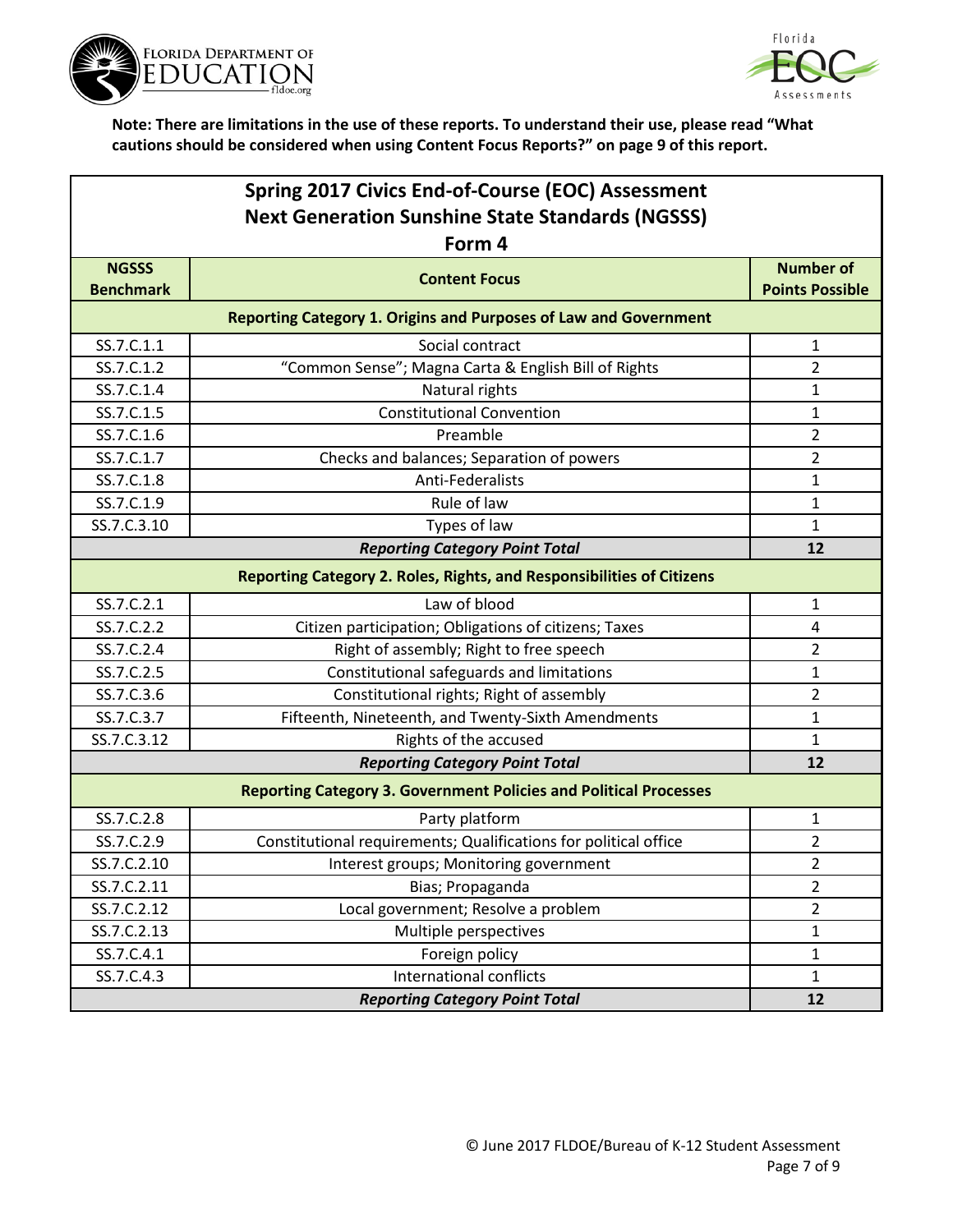



| <b>Spring 2017 Civics End-of-Course (EOC) Assessment</b> |
|----------------------------------------------------------|
| <b>Next Generation Sunshine State Standards (NGSSS)</b>  |
| Form 4, continued                                        |
|                                                          |

| <b>Reporting Category 4. Organization and Function of Government</b> |                                              |  |  |
|----------------------------------------------------------------------|----------------------------------------------|--|--|
| SS.7.C.3.1                                                           | Autocracy and democracy; Forms of government |  |  |
| SS.7.C.3.3                                                           | Foreign relations                            |  |  |
| SS.7.C.3.4                                                           | Division of powers; Limited government       |  |  |
| SS.7.C.3.5                                                           | Amendment process                            |  |  |
| SS.7.C.3.8                                                           | Legislative branch process                   |  |  |
| SS.7.C.3.13                                                          | Compare constitutions; Compare preambles     |  |  |
| SS.7.C.3.14                                                          | Concurrent powers; Level of government       |  |  |
| <b>Reporting Category Point Total</b>                                |                                              |  |  |